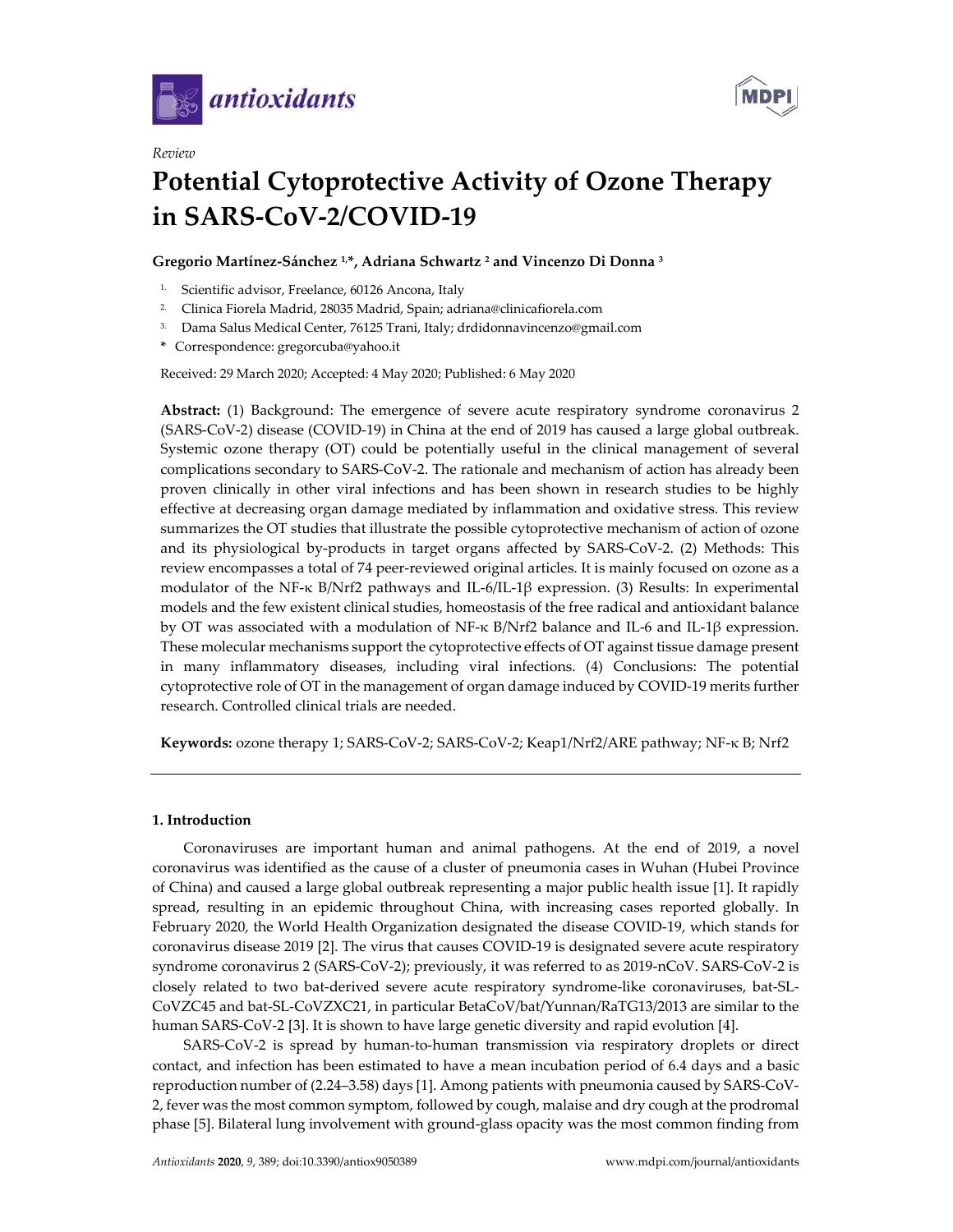computed tomography (CT) images of the chest. A progression of this radiographic phenomena was noted in CT images from the early stages of illness onset [6].

There are currently no antiviral drugs licensed by the U.S. Food and Drug Administration (FDA), by the European Medicines Agency (EMA), Spanish Agency of Medicines and Medical Devises (AEMPS) or by the Italian Drug Agency to treat patients with COVID-19. To the authors' knowledge, no antiviral drugs to treat patients with COVID-19 have been licensed in any country in the world so far. This point has been officially confirmed by WHO: "Currently, there are no vaccines or specific pharmaceutical treatments available for COVID-19" [7]. Some in vitro or in vivo studies suggest potential therapeutic activity of compounds against related coronaviruses, but there are no available data from observational studies or randomized controlled trials in humans to support recommending any investigational therapeutics for patients with confirmed or suspected COVID-19 at this time.

Remdesivir, an investigational antiviral drug, was reported to have in vitro activity against SARS-CoV-2 [8]. A small number of patients with COVID-19 have received intravenous Remdesivir for compassionate use outside of a clinical trial setting. A randomized placebo-controlled clinical trial of Remdesivir for treatment of hospitalized patients with pneumonia and COVID-19 has been implemented in China. The initial promising randomized open label trial of combination Lopinavir-Ritonavir finally did not show benefit [9]. Other drugs and treatment protocols that have been employed in Chinese clinical trials include Duranavir, Danoprevir, Cobisistat, Anti-CD147 Humanized Meplazumab, Eculizumab, Bevacizumab, Recombinant Human Angiotensin-converting Enzyme 2 (rhACE2), NK cells, Umbilical Cord (UC)-Derived Mesenchymal Stem Cells (MSCs), immunoglobulins, sphingosine-1-phosphate receptor regulators Fingolimod, hydroxy-chloroquine, intravenous vitamin C, Vitamin D, IFN beta, glucocorticoids, ozonated autohemotherapy (this is one of the many other compounds tried without successful available data yet; trial code: ChiCTR2000030165, ChiCTR2000030102 and ChiCTR2000030006) and traditional Chinese medicine remedies, but no results are available to date. Clinical trials of other potential therapeutics for COVID-19 are being planned [10,11]. No specific therapeutic drug has been found [12].

While the primary route of transmission appears to be through a respiratory route, SARS-CoV has been found in the intestinal tract, kidney and sweat glands of affected patients and thus may be excreted and transmitted via feces, urine and sweat. [13]. The angiotensin-converting enzyme 2 (ACE2) very likely serves as the binding site for SARS-CoV-2, the strain implicated in the current COVID-19 epidemic and similar to the strain SARS-CoV implicated in the 2002-2003 SARS epidemic [14]. In this epidemic, the major comorbidities in fatal cases included hypertension, diabetes, coronary heart disease, cerebral infarction, and chronic bronchitis. The source of the 2002-2003 SARS virus and its pathogenesis are still unconfirmed.

Ozone  $(O_3)$  is the triatomic allotrope form of oxygen, its oxidant potency is the third after fluorine and persulfate and it is higher than  $O<sub>2</sub>$  [15]. Ozone therapy (OT), in the medical setting, employs a gas mixture of  $O_2/O_3$ , obtained from the modification of medical-grade oxygen using an ozone generator device that has to be administered in situ because of ozone's short half-life (at 20 °C the O3 concentration is halved within 40 min, at 30  $^{\circ}$ C within 25 min) [15]. Usual clinical O<sub>3</sub> concentrations range from 10 to 60  $\mu$ g/mL (using O<sub>2</sub> as vehicle) which, on a percentage basis, may range in a mixture of O<sub>3</sub> (0.5–0.05%) and O<sub>2</sub> (95–99.5%) [16]. The main mechanism of O<sub>2</sub>/O<sub>3</sub> on human physiology fits the concept of oxidative preconditioning [17]. This concept has now been demonstrated at both the proteomic and genomic level [18], in in vitro studies and in clinical trials [19]. A calibrated oxidant stimulus by  $O_2/O_3$  can modulate the endogenous antioxidant system and aid in the control of different pathological conditions [20]. The modulation of  $O<sub>2</sub>/O<sub>3</sub>$  at the Keap1/Nrf2/ARE pathway and the reduction of IL-6 and IL-1β are involved in the mechanism of action of ozone [21]. This implies that the cytoprotective effect observed during the  $O_2/O_3$  treatment may impact clinical conditions caused by SARS-CoV-2.

This review is focused on the cytoprotective effect of  $O_2/O_3$  in different tissues, primarily though the modulation of the NF-κB /Nrf2 pathways and the IL-6 and IL-1 β cytokines. There is preclinical and clinical evidence to support the potential role of OT in the prevention and management of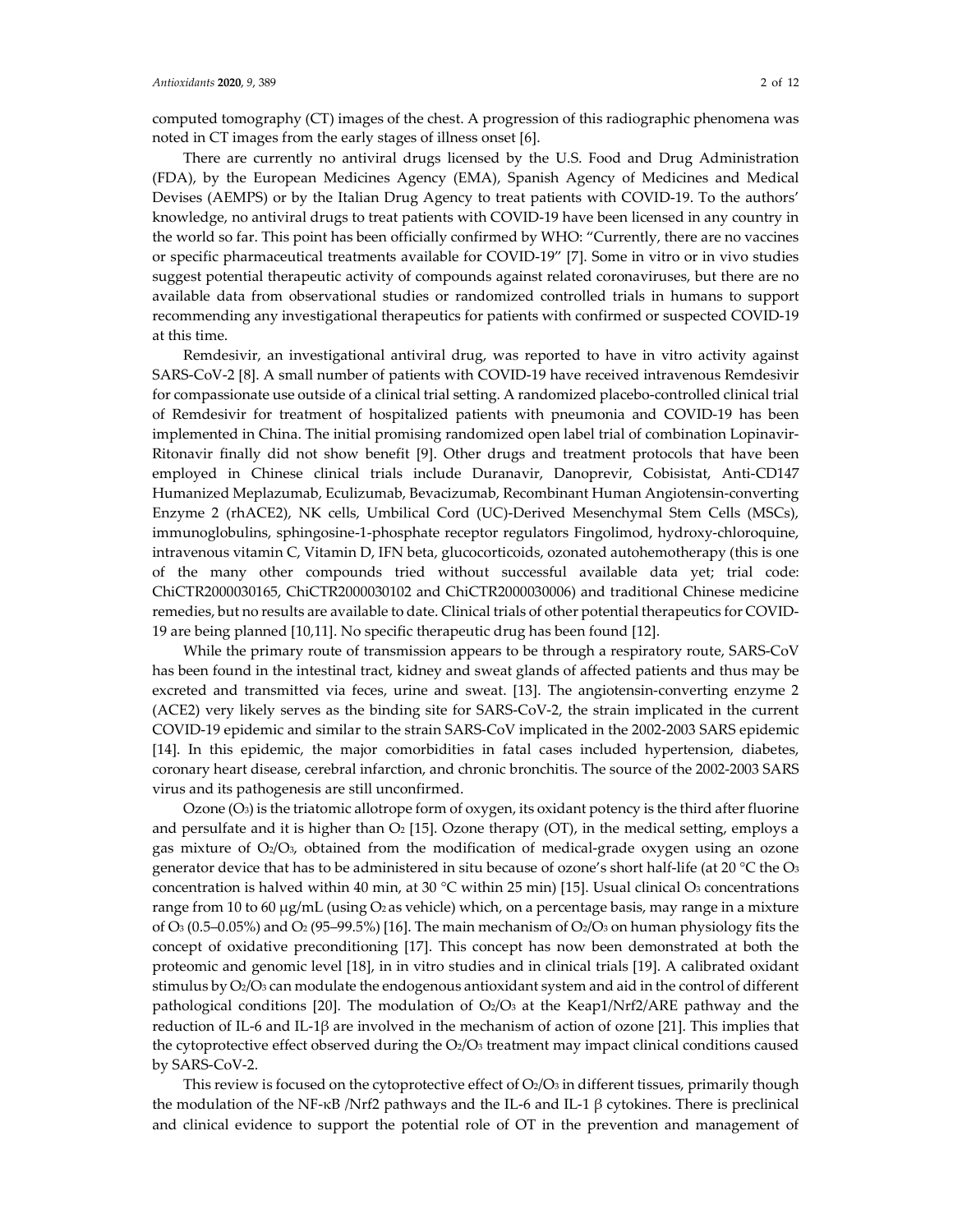cytotoxicity induced by different drugs and diseases including viral diseases [21–24]. The main mechanism is related to the modulation of the oxidative stress and pro-inflammatory cytokines. The Evidence Acquisition Terms included in the information search were: COVID-19, SARS-CoV-2, SARS, ozone, OT, viral pneumonia. Bibliographic databases consulted: MEDLINE/PubMed, SciELO, LILACS, PAHO, EMBASE, ZOTERO ISCO3, WHO International Clinical Trials Registry Platform and NIH. U.S. National Library of Medicine. The type of documents reviewed were published between 1980 to 2020, in Russian or English and included: Original articles, published thesis, clinical reports, ongoing clinical trials and bibliographic reviews. The exclusion criteria were the lack of free access to complete text due to financial constraints and/or, studies presenting inadequate scientific evidence.

#### **2. Potential Therapeutic Actions of Ozone in Viral Diseases**

Ozone can inactivate viruses via direct oxidation of its components [25]. However, the viricidal activity in vivo becomes uncertain when viruses are in biological fluids or, even worse, when they are intracellular (pneumocytes, hepatocytes, epithelia, CD4+ lymphocytes, monocytes, glial and neuronal cells) because the cell's potent antioxidant system protects viral integrity [15]. That is why it is irrational to use direct I.V. injection of gas or other non-recommended methods of application of ozone [16,26]. OT represents a useful adjunctive and complementary therapy but neither ozone, nor  $H<sub>2</sub>O<sub>2</sub>$  (one of the main  $O<sub>3</sub>$  mediators) can reach sufficient concentrations in tissues because the plasma antioxidant capacity protects free pathogens and intracellular viruses are inaccessible [27]. In order to explore the efficacy of OT in viral diseases, Bocci and Paulesu [28] explained the possibility of how ozone may act in vivo. The following mechanisms may have some relevance:

- 1. A prolonged ozone therapeutic treatment appears able to induce an adaptation to oxidative stress, hence a re-equilibration of the cellular redox state, which is a fundamental process for inhibiting viral replication. The paradoxical mechanism by which ozone (a potent oxidant) can induce an antioxidant response, is currently demonstrated not only at a proteomic level, but also at a genomic one. Ozone applied at a therapeutic dose modulates the nuclear factor Nrf2 and NF-κB and induces the homeostasis of the antioxidant environment [18,29–32]. Oxidative stress and innate immunity have a key role in lung injury pathways that control the severity of acute lung cytotoxicity during viral infections like SARS [33].
- 2. The induction of antiviral cytokines such as IFN and the modulation of pro-inflammatory cytokines as IL-6, have been demonstrated by ozonating blood such as major autohemotherapy (MAH). Although ozone is a weak inducer, reinfused lymphocytes and monocytes during mayor autohemotherapy (MAH), can migrate through the lymphoid system, and activate other cells that, in time, will lead to the stimulation of the immune system [32,34]. This may represent an important process because it is known that an acute viral disease becomes more severe because the virus is particularly virulent, the heterogeneous viral population evolves rapidly and escapes immune control, or because the immune system becomes tolerant to viral antigens and becomes unable to counteract the infection. Moreover, besides the induction of HO-1 [18], a protective enzyme, there is also the release of some heat shock proteins (HSP) such as HSP60, HSP70 and HSP90 that also have an influence on viricidal activity. These proteins are potent activators of the innate immune system, and are able to induce the monocyte-macrophage system and the activation of antigenpresenting cells [15,35]. The evidence shows that, during the COVID-19 epidemic, the severe deterioration of some patients has been closely related to a dysregulated inflammatory process referred to as "the cytokine storm" [36,37].
- 3. Oxygen-ozone therapy improves oxygenation [38,39], especially in poorly oxygenated tissues [40]. Patients with SARS are prone to have mild non-specific hepatitis [41], lung fibrosis[42] and renal failure [43]. OT stabilizes hepatic metabolism and tend to normalize fibrinogen and prothrombin plasma levels in infected patients, suggesting an improvement of the hepatic protein synthesis [15]. There is extensive research demonstrating the cytoprotective effect of ozone to prevent oxidative damage to the heart [44,45], liver [46,47], lungs [48] and renal tissues [49]. The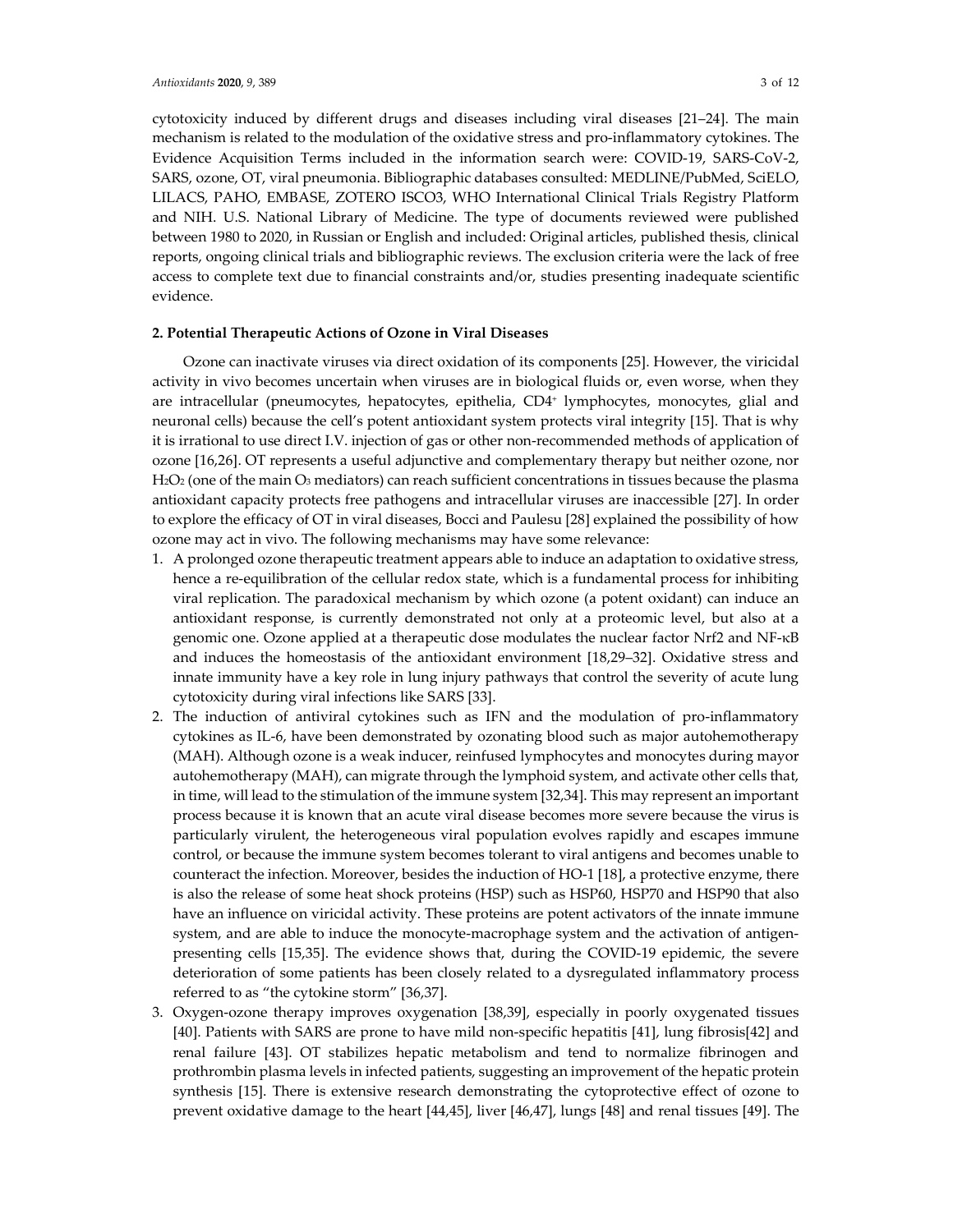authors have described in a recent review, the cytoprotective effect of ozone to prevent and even to treat chemotherapy-induced damage in heart, liver, renal and lung tissue [22].

- 4. During blood ozonation ex vivo for the minor autohemotherapy, using ozone concentrations near 90 µg/mL per mL of blood, it may be feasible to induce the oxidation of free viral components, which could theoretically represent an inactivated and immunogenic vaccine [15,50,51].
- 5. Ozonized Saline Solution (O3SS). This method was formalized by the Ministry of Health of the Russian Federation in the early 1980s and has been officially implemented in public health hospitals, specifically for the specialties of orthopedics, dermatology, gynecology and obstetrics [16,52]. In 2004, it was also officially recognized in Ukraine. The beneficial effects of this therapy are supported by a large amount of scientific papers and strong clinical experience. [53]. The method consists of bubbling and saturating a physiological solution (0.9%) with ozone-oxygen mixture at concentrations that are calculated depending on the patient's weight (ranging 1–5 µg/kg b.w.). Its administration takes about 20–30 min. Unlike MAH, the O3SS has been used as complementary therapy in viral diseases such as Epstein Barr, Cytomegalovirus, Papillomavirus, HIV, Herpes zoster, Herpes simplex, etc. Since the saline solution is a plasma expander, O3SS represents a greater amount of blood being treated than MAH and therefore, theoretically, the number of sessions could be reduced.

Korolev B.A., Boyarinov G.A. and Sokolov V.V.[54,55] showed that when an O3SS was used during cardiopulmonary bypass, the cells of the patient's organs use more glucose compared to basal levels. Therefore, it is concluded that the therapeutic effects of ozonated physiological solutions, is determined by the dissolved  $O<sub>2</sub>/O<sub>3</sub>$  mixture, free radicals, hydrogen peroxide and hexagonal aqueous structures formed during the bubbling of aqueous NaCl solutions with a mixture of  $O<sub>2</sub>/O<sub>3</sub>$  gas.

#### **3. Ozone Therapy as Redox Modulator**

During a systemic application of O2/O3 (mainly MAH, O3SS, vaginal and rectal insufflation), part of the  $\text{O}_3$  is removed by the antioxidants of the medium. Further reaction of  $\text{O}_3$  with biomolecules generates aldehyde (e.g., 4-hydroxynonenal (4-HNE)) and peroxide (H2O2 and organic peroxides). These byproducts of the reaction act as secondary messengers and induce a further adaptive hormetic responses [56–58]. Ozone at a therapeutic dose "only acts" as a modulator or pro-drug and, by inducing secondary messengers, will enhance subsequent adaptive responses [21].

Mediators such as 4-HNE and  $H_2O_2$  are among the most relevant secondary messengers producing beneficial effects during medical applications, they induce a gradual oxidative stimulus, that produces the synthesis of endogenous antioxidants such as SOD, CAT and GPx [18,59]. This fact implies that  $O_2/O_3$  is a paradoxical pro-oxidant therapy that invokes an endogenous antioxidant response. Moreover, low quantities of H<sub>2</sub>O<sub>2</sub> formed as consequence of  $O_2/O_3$  have a key role in the molecular mechanism. H<sub>2</sub>O<sub>2</sub> is crucial and a common activator of the modulation of NF-κB and Nrf2 pathways [60–62]. In addition, 4-HNE also sends a signal of transient oxidative stress and its effects depend on concentration as well as cell/tissue origin. This pathway can activate the synthesis of several substances such as: γ-glutamyl transferase, γ-glutamyl transpeptidase, HSP-70, HO-1, and antioxidant enzymes such as SOD, GPx, CAT and glucose-6-phosphate dehydrogenase [21]. In addition, these pluripotent effects of 4-HNE can be explained by its concentration-dependent interactions with the cytokine networks and complex cellular antioxidant systems also showing cell and tissue specificities [59,63].

Experimental results demonstrated that ozone at therapeutic dosages ex vivo or in vivo can activate Nrf2 [20,32] that involve an indirect modulation (inhibition) of the NF-κB pathway. In addition, Nrf2 suppresses NF-κB activity by eliminating ROS, which may cause NF-κB activation via antioxidative protein induction, such as HO-1 and NQO1. Moreover, Nrf2 suppresses NF-κB activity through some protein–protein interactions, and also suppresses an inflammatory cytokine gene expression through binding to their gene promoter directly [64]. NF-κB pathway activates the release of pro-inflammatory cytokines like: TNF $\alpha$ , IFN $\gamma$ , IL1β, IL6, IL8, as well as pro-inflammatory genes likecyclooxygenase-2 (COX-2) and inducible nitric oxide synthase (iNOS) [65]. It is well known that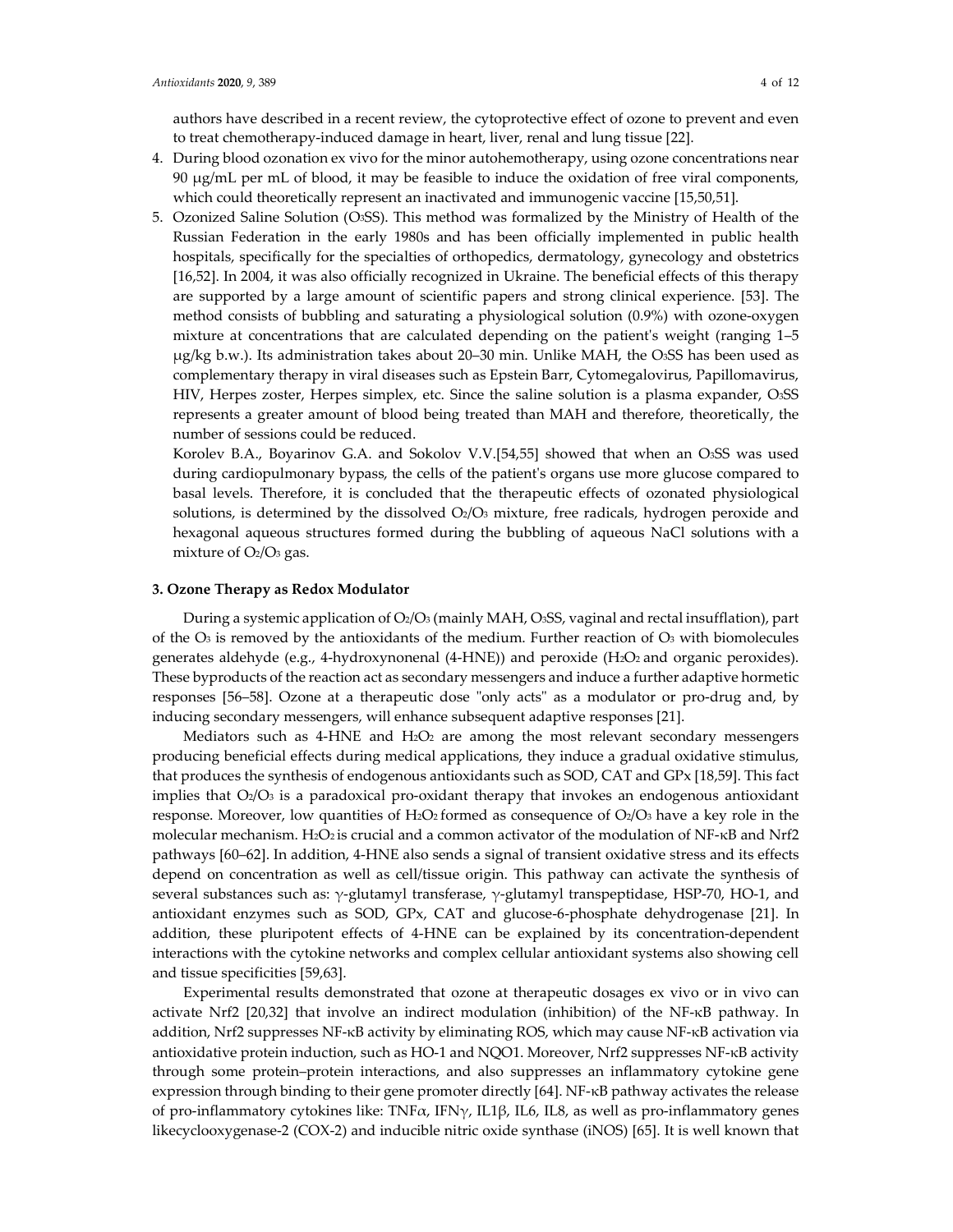the regulation of both pathways, NF-κB and Nrf2, involved a crosstalk to bring a coordinated inflammatory response [66,67]. The modulation of the inflammatory response by ozone was evident in a clinical trial l on patients with multiple sclerosis (ME) treated with  $O_2/O_3$  by rectal insufflation for 30 days [19]. Taking the original data of this trail and recalculating the values in terms of the ratio Nrf2 phosphorylation (as expression of activation of Nrf2 pathway) and IL-1β (as marked of the NFκB pathway) this modulation became evident (Figure 1). In patients with ME without treatment, the balance Nrf2/NF- $\kappa$ B favor the inflammatory process, and  $O_2/O_3$  restores the balance of those pathways.

An individual analysis of the variable assayed in this study shown a significant  $(p < 0.05)$  increase in Nrf2 values in ozone treated patients compared to control group (0.93 vs. 0.75 densitometry unit, respectively), that restore the significant downregulated values of Nrf2 at basal level in ME patients (0.56 densitometric unit). The increment in Nrf2 was in line with the significant reduction in 61 % of the level of the pro inflammatory cytokine IL-1 $\beta$  in ME-treated patients compared with basal levels, even IL-1β levels in ME remain 94 % higher than values in normal subjects.





**Figure 1.** Rate Nrf2/IL-1β as biomarkers of balance Nrf2 / NF-κB pathway activation after and before O2/O3 treatment. Control group, healthy volunteers; EM, Multiple sclerosis relapsing-remitting patients with not exacerbation episodes of the disease; EM+O3, Multiple sclerosis patients after O2/O3 treatment by rectal insufflation for 30 days (three times per week during a month at 20 µg/mL). Data was taken and proceeded from Delgado et al. 2017 [19]. Values represent mean ± S.E.M. of three independent experiments (\**p* < 0.05).

An imbalance between Nrf2/NF-κB has been proposed in other diseases like diabetic neuropathy [68] in which ozone experimentally demonstrated its efficacy equilibrating this disruption [62]. Similar trends were found in viral diseases, NF-κB pathways can support influenza A virus infection and promote pneumonia. Through the Activation of the Nrf2 signaling some drug as emodin can increased the survival rate, reduce lung edema, pulmonary viral titer and inflammatory cytokines, and improve lung histopathological changes [69]. In addition, it has been shown that the rabbit hemorrhagic disease virus (that causes lethal fulminant hepatitis in rabbits) has a pathological mechanism that involves is the repression of Nrf2 pathway [70].

#### **4. Ozone Therapy and Cytoprotection**

Antioxidants are important for the maintenance of cellular integrity and cytoptotection. Modulating the balance Nrf2/NF-κB, O2/O3 not only increases the endogenous antioxidant system but also modulates the expression of pro-inflammatory cytokines and has an impact in cytoprotection. COVID-19 infects the upper and lower respiratory tracts and causes mild to highly acute respiratory syndrome with consequent over-expression of pro-inflammatory cytokines, including interleukin IL-1β and IL-6. Activation of toll-like receptors by SARS Cov-2 RNA lead to the release of pro-IL-1β which is cleaved by caspase-1, followed by inflammatory activation and production of active mature IL-1β which is a mediator of lung inflammation, fever and fibrosis [71]. However, suppression but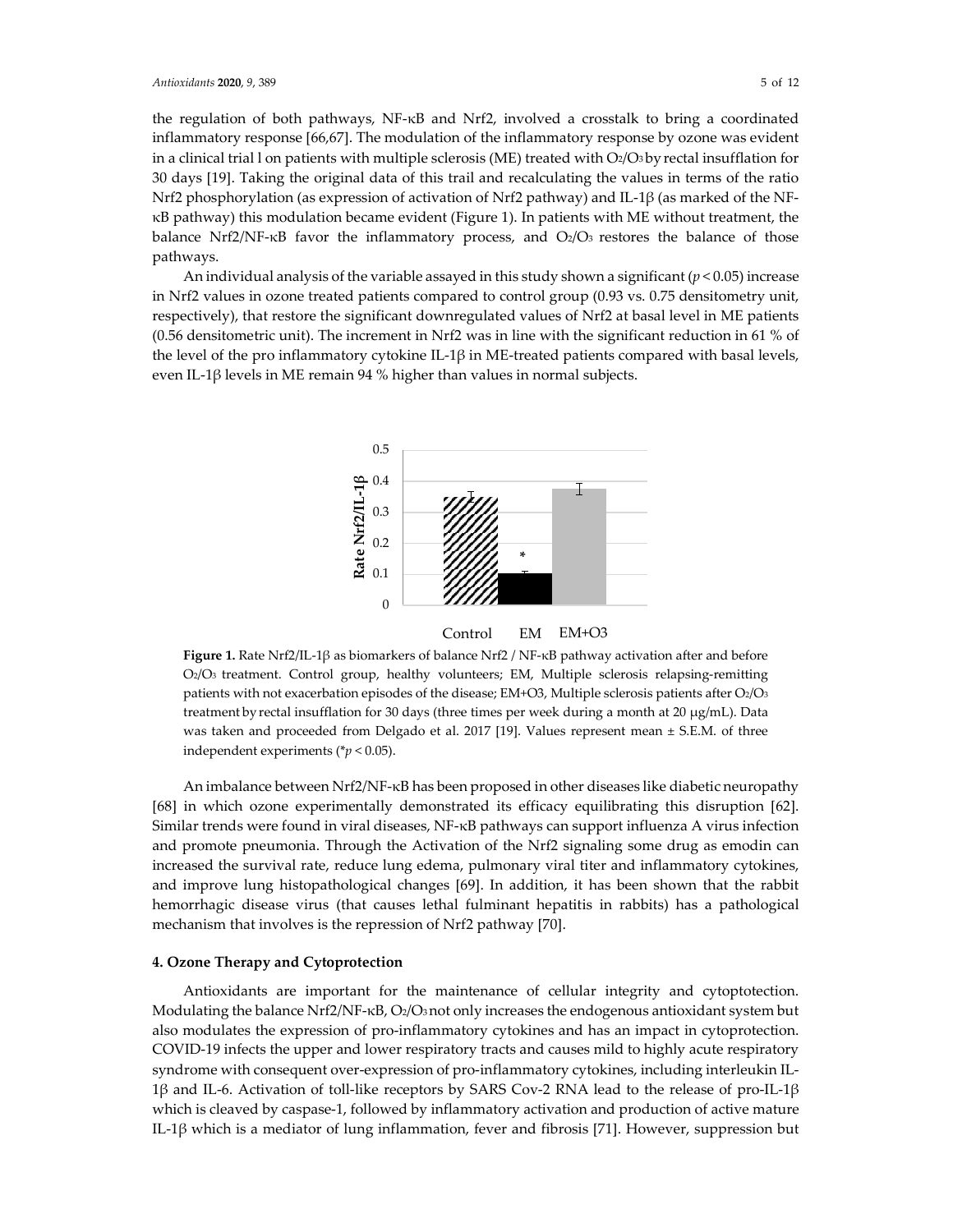not depletion of the pro-inflammatory IL-1 family and IL-6 have been shown to have a therapeutic effect in many inflammatory diseases, including viral infections for instance, Mice lacking IL-1 signaling expression, elevated viral replication of coronavirus [72]. In addition, IL-6-deficient mice infected with influenza virus exhibited a higher lethality, more body weight loss and had higher fibroblast accumulation and lower extracellular matrix (ECM) turnover in the lungs than their wildtype counterparts [73]. The inflammasome, a cytosolic protein complex that mediates the processing and secretion of pro-inflammatory cytokines, is one of the first responders during viral infection. The cytokines secreted, following inflammasome activation, regulate cells of both the innate and adaptive immune system, guiding the subsequent immune responses. Therefore, not suppressive but a modulator of cytokines may impact efficiently in vital cytotoxicity. A representative data about the downregulated of cytokines IL-1β, IL-6, IL-8 and TNF-α are shown in Table 1.

| <b>Type of Study</b> | <b>Model/Target Organ</b>                                                                          | <b>Respond in Term</b><br>of Cytokines                                                         | <b>Main Result</b><br>/Reference                                             |
|----------------------|----------------------------------------------------------------------------------------------------|------------------------------------------------------------------------------------------------|------------------------------------------------------------------------------|
| In vivo (rats)       | Sepsis / Spleen and liver                                                                          | IL-1 $\beta$ / TNF- $\alpha$                                                                   | Increased survival rate<br>in 33 $\%$ [74].                                  |
| In vivo (rats)       | Chronic Radiculitis / Spinal                                                                       | $TNF-\alpha \downarrow / IL-1\beta \downarrow /$<br>IL-6 $\downarrow$                          | Alleviated mechanical<br>allodynia and<br>attenuated radiculitis<br>$[75]$ . |
| In vitro             | Odontoblastic cell line,<br>Sepsis induced by LPS                                                  | IL-61, TNF- $\alpha$ 1                                                                         | Inhibition of<br>inflammatory response<br>[76].                              |
| In vitro             | Human skin fibroblast cells<br>and human fetal<br>cardiomyocytes, Damage<br>induced by doxorubicin | IL-1 $\beta \downarrow$ , IL-8 $\downarrow$ , IL-<br>$6\downarrow$ , TNF- $\alpha\downarrow$ , | Significantly decreased<br>the cytotoxicity [44].                            |
| In vivo (rats)       | Ischemia-reperfusion injury<br>/ lung                                                              | IL-1 $\beta$                                                                                   | Lung cytoprotection<br>[77].                                                 |

**Table 1.** Effect of ozone therapy as modulator of pro-inflammatory cytokines.

Legend: ↓, downregulation; LPS, lipopolysaccharides.

The expression of cytokine responses to a previous signal is closely connected with the action of nuclear factors. An in vitro experiment, conducted in cardiomyocytes and skin fibroblasts, analysed the role of ozone at the level of Nrf2 and NF-κB induced by doxorubicin [44]. The authors analysed the individual role of different doses of ozone in this model. A re-analysis of this data, calculating the rate NF-κB/ Nrf2, showed the evident downregulation of the effect of ozone but not suppression (Figure 2). The same trend was observed also in skin fibroblasts cultures treated with doxorubicin and  $O<sub>2</sub>/O<sub>3</sub>$ .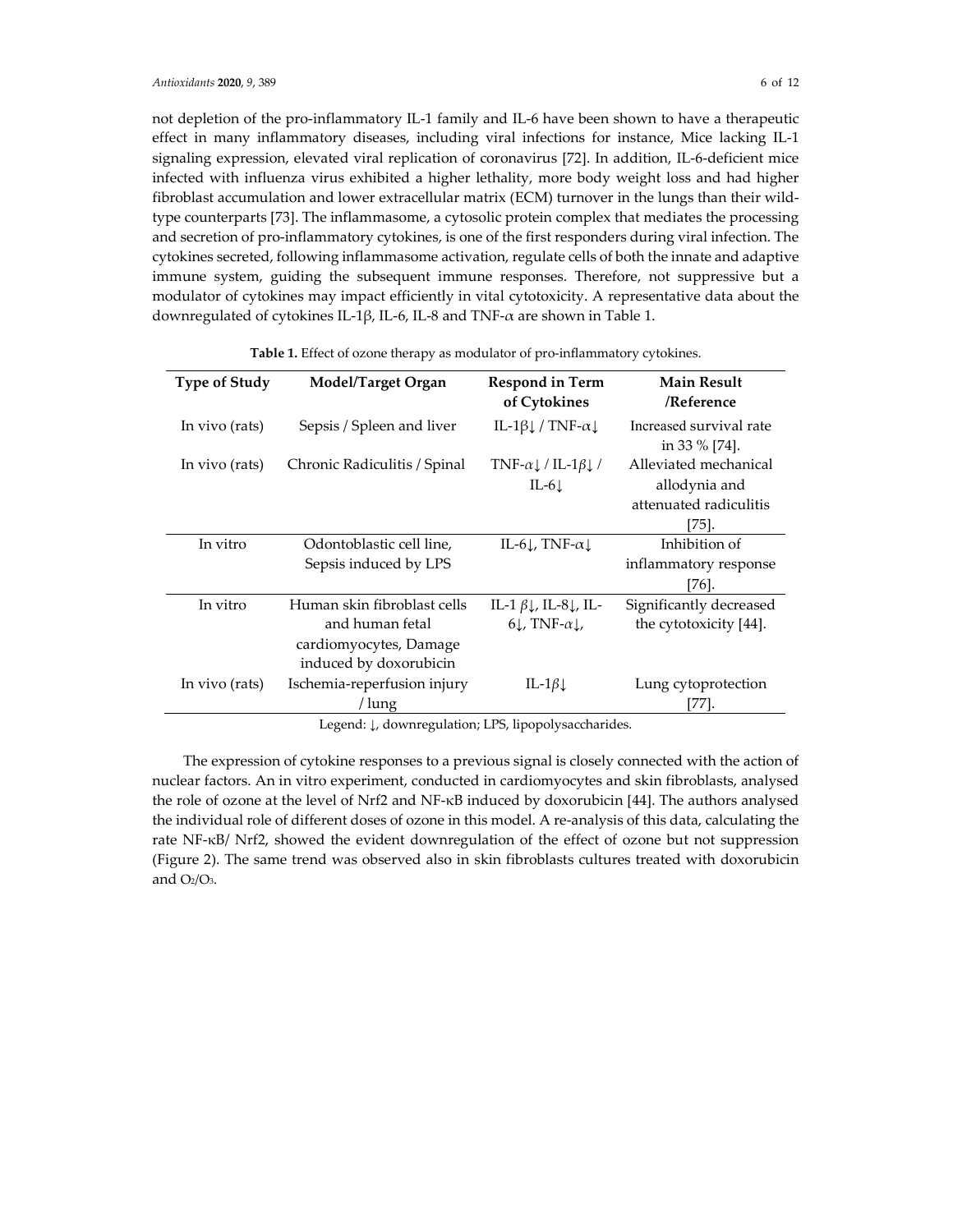

**Figure 2.** Rate of the fold change values of NF-κB/Nrf2 as index of balance NF-κB/Nrf2 pathway activation with and without  $O_2/O_3$  treatment. Control, cardiomyocytes culture; Dox, cells plus doxorubicin (100 nM); Dox + O3, cell treated with doxorubicin (100 nM) and ozone 40 *μ*g/mL. Data were taken and proceeded from Simonetti et al., 2019 [44]. Values represented a mean ± S.E.M. of three independent experiments (\**p* < 0.01).

An analysis of the individual values showed that the restoration of the equilibrium NF-κB/Nrf2 was reached essentially by the preservation of the level of Nrf2 in ozone-treated cells (0.8 vs. 0.9 fold of chance, in control group, respectively), compared with the depleted values of Nrf2 observed in doxorubicin-treated cells (0.5, fold of chance, with respect to control cell culture). This maintenance of Nrf2 levels avoids the 100% increment in NF-κB that takes place during the doxorubicin treatment. The experiment showed that the intervention with ozone, preserve Nrf2 essential facts to avoid and up-regulate NF-κB.

The hormetic response, oxidative preconditioning or the adaptation to the chronic oxidative stress, during OT, has been now demonstrated experimentally [78]. The concept of doses is very remarkable in OT, the administration route and clinical protocols are also important. At higher doses the described effect of ozone could drastically change. High doses of ozone induce the gene transcription of the pro-inflammatory cytokine, its receptor, and inflammatory proteins. At the same time, they invoke a negative regulation of type 1 Interferon and the response to viral infections pathways [79].

The recommended systemic administration routes are: O3SS, MAH and Extracorporeal Blood Oxygenation-Ozonation (EBOO). Clinical protocols should comply with the standard doses and procedures defined in the Madrid Declaration of OT [16]. At least three clinical trials using major autohemotherapy are in progress in China and more clinical trials are needed to confirm the efficacy of OT as complementary therapy in the treatment of COVID-19 diseases. It is a complementary therapy because, while the infected patient is treated with allopathic medicine, at the same time the patient will also receive the complementary proposed treatment. It should be noted that, even if ozone has no effect on the virus infection, the demonstrated modulation of oxidative stress and inflammatory cytokines by ozone therapy could offer a relevant and beneficial clinical effect. Additionally, a small impact in the requirements of inpatients days, especially on intensive care units, could lead to a high benefit in the current critical situation that many countries are suffering.

## **5. Conclusions**

Systemic OT can be potentially useful in SARS-CoV-2. The rationale and mechanism of action have already been proven clinically with other viral infections and have been shown to be highly effective in research studies. The mechanisms of action involved are the modulation of the NFκB/Nrf2 pathway and IL-6/IL-1β expression. The modulation of these pathways by OT have an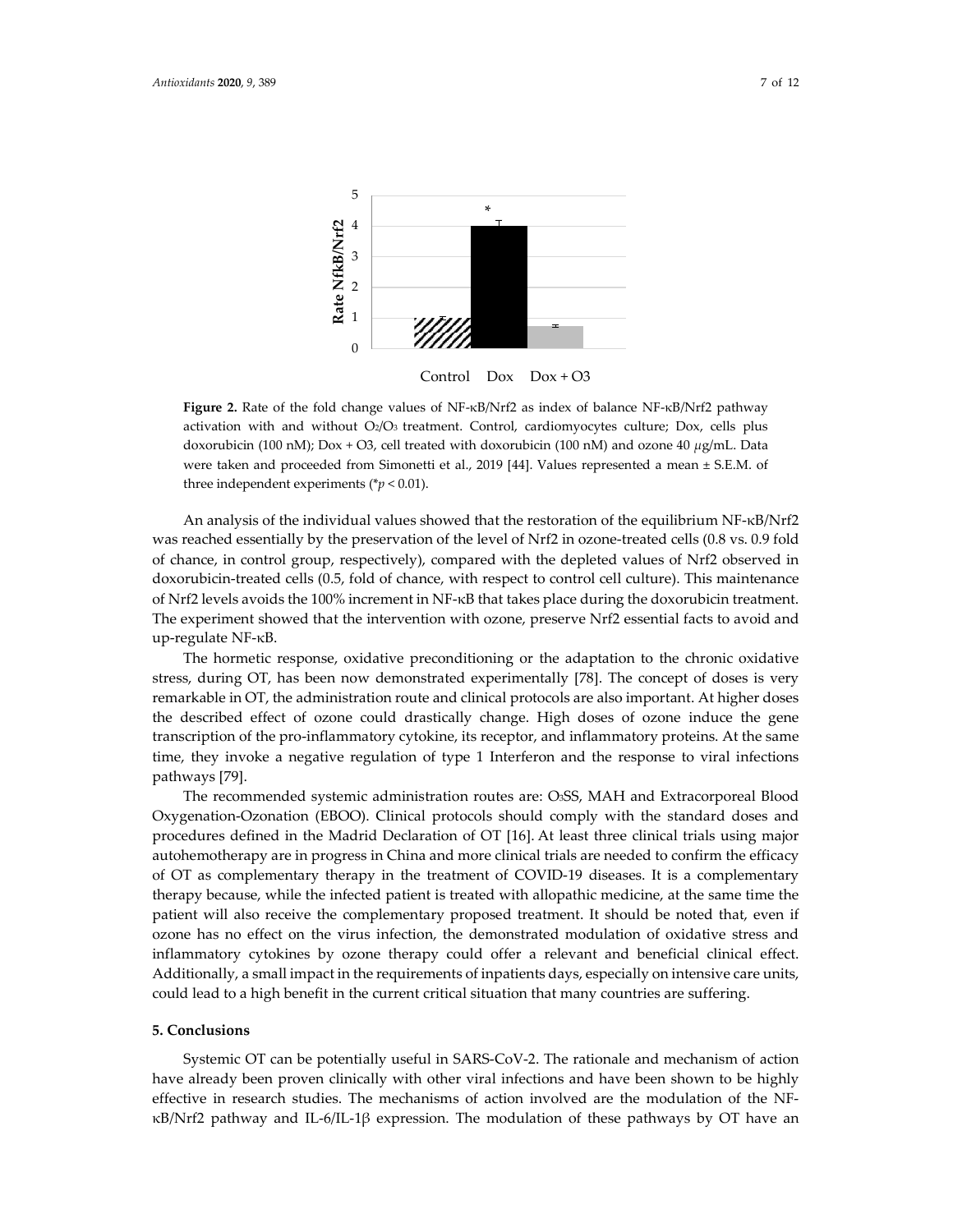impact in the cytoptotection and blockage of viral replication. Future clinical trials are needed to prove the complementary use of OT in COVID-19.

**Author Contributions:** Conceptualization, G.M.-S., A.S., V.D.D.; methodology, G.M.-S.; software, G.M.-S.; validation, G.M.-S., A.S., V.D.D.; formal analysis, G.M.-S., A.S., V.D.D.; investigation, G.M.-S., A.S., V.D.D.; resources, A.S., V.D.; data curation, G.M.-S., A.S., V.D.D.; writing—original draft preparation, G.M.-S.; writing review and editing, G.M.-S., A.S., V.D.D.; visualization, G.M.-S.; supervision; project administration, G.M.-S.; funding acquisition, A.S., V.D.D. All authors have read and agreed to the published version of the manuscript.

**Funding:** This research received no external funding.

**Acknowledgments:** To all members of ISCO3 for their contribution. In particular to the following members for their assistance in data collection and for sending: comments, suggestions, impute and corrections to the English wording to the first draft: Carmen Helena Acevedo Herrera, Robert Banner, Ana Gutiérrez Gossweiler, Heinz Konrad, Fadi Sabbah, Roberto Siqueira, Valerie Davis, Kevin Logan and Dario Apuzzo.

**Conflicts of Interest:** The authors declare no conflict of interest.

**Abbreviations:** 4-HNE: 4-hydroxynonenal; ACE2: angiotensin-converting enzyme 2; CAT: catalase; AEMPS: Spanish Drug Agency and Health Products; COX-2: cyclooxygenase-2; CT: computed tomography; ECM: extracellular matrix; EBOO: Extracorporeal Blood Oxygenation-Ozonation. FDA: Food and Drug Administration; GPx: glutathione peroxidase; HSP: heat shock proteins; HO-1: heme oxygenase-1; H2O2: hydrogen peroxide; IL: interleukin; MAH: mayor autohemotherapy; ME: multiple sclerosis; MSCs: Derived Mesenchymal Stem Cells; NF-κB: nuclear factor kappa B; Nrf2: nuclear factor erythroid 2-related factor; S.E.M.: standard error of the mean; O2: oxygen; O3: ozone; OT: ozone therapy; O3SS: Ozonized Saline Solution*;* SARS-CoV-2: severe acute respiratory syndrome coronavirus 2; SOD: superoxide dismutase; TLR: Toll Like Receptor; TNF-α: tumor necrosis factor-alpha; UC: Umbilical Cord; WHO: world health organization.

#### **References**

- 1. Lai, C.C.; Shih, T.P.; Ko, W.C.; Tang, H.J.; Hsueh, P.R. Severe acute respiratory syndrome coronavirus 2 (SARS-CoV-2) and coronavirus disease-2019 (COVID-19): The epidemic and the challenges. *Int. J. Antimicrob. Agents* **2020**, *55*, 105924.
- 2. World Health Organization. Director-General's Remarks at the Media Briefing on 2019-nCoV on 11 February 2020. Available online: https://www.who.int/dg/speeches/detail/who-director-general-sremarks-at-the-media-briefing-on-2019-ncov-on-11-february-2020 (accessed on 3 March 2020).
- 3. Li, X.; Zai, J.; Zhao, Q.; Nie, Q.; Li, Y.; Foley, B.T.; Chaillon, A. Evolutionary history, potential intermediate animal host, and cross-species analyses of SARS-CoV-2. *J. Med. Virol.* **2020**, *92*, 602–611.
- 4. Phan, T. Genetic diversity and evolution of SARS-CoV-2. *Infect. Genet. Evol.* **2020**, *81*, 104260.
- 5. Habibzadeh, P.; Stoneman, E.K. The Novel Coronavirus: A Bird's Eye View. *Int. J. Occup. Environ. Med.*  **2020**, *11*, 65–71.
- 6. Xiong, Y.; Sun, D.; Liu, Y.; Fan, Y.; Zhao, L.; Li, X.; Zhu, W. Clinical and High-Resolution CT Features of the COVID-19 Infection: Comparison of the Initial and Follow-up Changes. *Invest Radiol* **2020**, *55*, doi:10.1097/RLI.0000000000000674.
- 7. WHO: Responding to Community Spread of COVID-19 Interim Guidance 7 March 2020. WHO. Available online: https://apps.who.int/iris/handle/10665/331421 (accessed on 12 March 2020).
- 8. Wang, M.; Cao, R.; Zhang, L.; Yang, X.; Liu, J.; Xu, M.; Shi, Z.; Hu, Z.; Zhong, W.; Xiao, G. Remdesivir and chloroquine effectively inhibit the recently emerged novel coronavirus (2019-nCoV) in vitro. *Cell Res.* **2020**, *30*, 269–271.
- 9. Cao, B.; Wang, Y.; Wen, D.; Liu, W.; Wang, J.; Fan, G.; Ruan, L.; Song, B.; Cai, Y.; Wei, M.; et al. A Trial of Lopinavir-Ritonavir in Adults Hospitalized with Severe Covid-19. *N. Engl. J. Med.* **2020**, doi:10.1056/NEJMoa2001282.
- 10. World Health Organization. International Clinical Trials Registry Platform. Available online: http://apps.who.int/trialsearch/ (accessed on 7 March 2020).
- 11. U.S. National Library of Medicine. Clinical Trials.gov. Available online: https://www.clinicaltrials.gov/ (accessed on 7 March 2020).
- 12. Deng, S.Q.; Peng, H.J. Characteristics of and Public Health Responses to the Coronavirus Disease 2019 Outbreak in China. *J. Clin. Med.* **2020**, *9*, 575.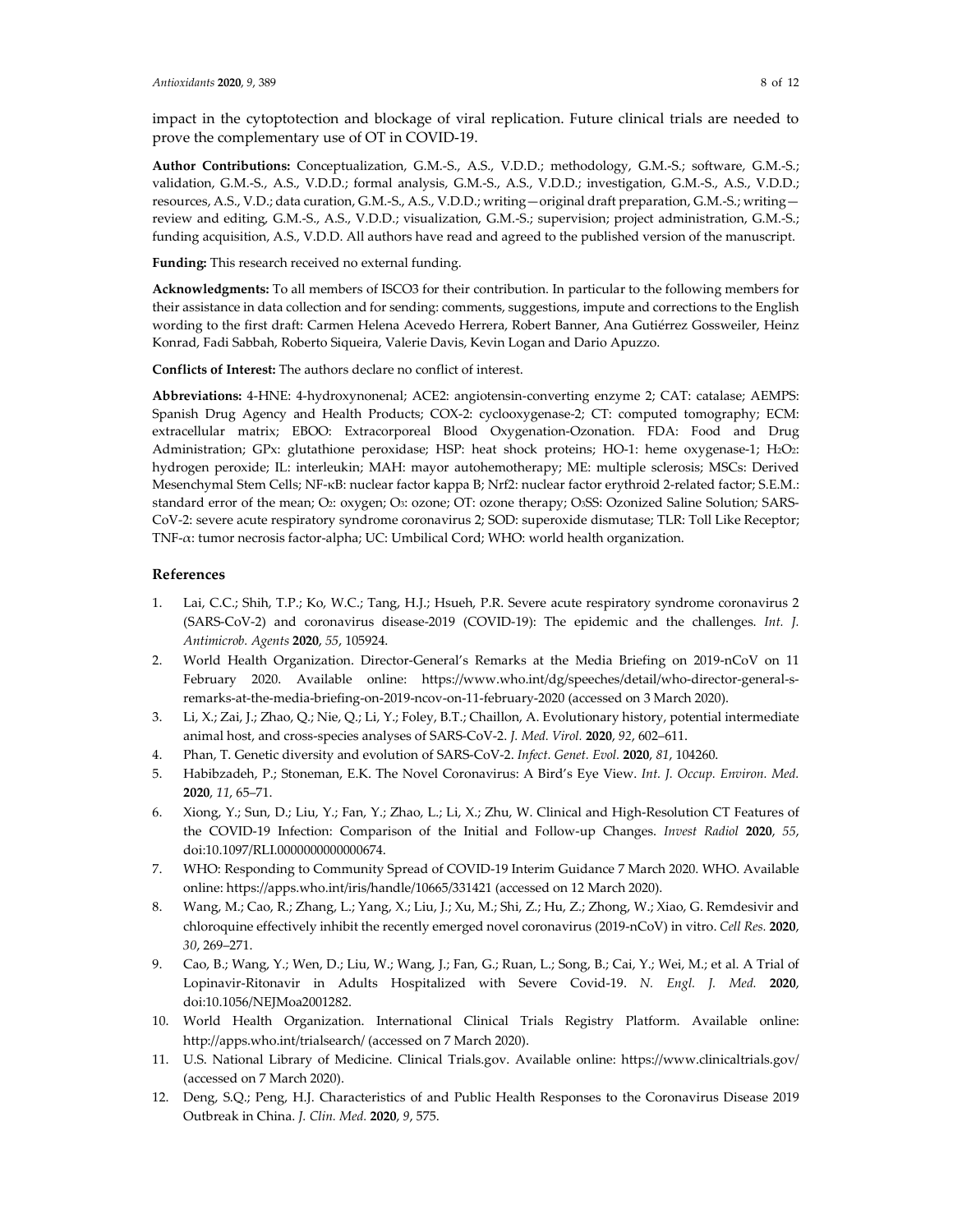- 13. Ding, Y.; He, L.; Zhang, Q.; Huang, Z.; Che, X.; Hou, J.; Wang, H.; Shen, H.; Qiu, L.; Li, Z.; et al. Organ distribution of severe acute respiratory syndrome (SARS) associated coronavirus (SARS-CoV) in SARS patients: Implications for pathogenesis and virus transmission pathways. *J. Pathol.* **2004**, *203*, 622–630.
- 14. Gurwitz, D. Angiotensin receptor blockers as tentative SARS-CoV-2 therapeutics. *Drug Dev. Res.* **2020**, doi:10.1002/ddr.21656.
- 15. Bocci, V. *Ozone. A New Medical Drug*, 2nd ed.; Springer: Dordrecht, The Netherlands, 2011.
- 16. Schwartz-Tapia, A.; Martínez-Sánchez, G.; Sabah, F.; Alvarado-Guémez, F.; Bazzano-Mastrelli, N.; Bikina, O.; Borroto-Rodrígez, V., Cakir, R.; Clavo, B.; González-Sánchez, E.: *et al*. *Madrid Declaration on Ozone Therapy*. Madrid, Spain: ISCO3; 2015; pp 50.
- 17. Leon, O.S.; Menendez, S.; Merino, N.; Castillo, R.; Sam, S.; Perez, L.; Cruz, E.; Bocci, V. Ozone oxidative preconditioning: A protection against cellular damage by free radicals. *Mediat. Inflamm.* **1998**, *7*, 289–294.
- 18. Pecorelli, A.; Bocci, V.; Acquaviva, A.; Belmonte, G.; Gardi, C.; Virgili, F.; Ciccoli, L.; Valacchi, G. NRF2 activation is involved in ozonated human serum upregulation of HO-1 in endothelial cells. *Toxicol. Appl. Pharmacol.* **2013**, *267*, 30–40.
- 19. Delgado-Roche, L.; Riera-Romo, M.; Mesta, F.; Hernandez-Matos, Y.; Barrios, J.M.; Martinez-Sanchez, G.; Al-Dalaien, S.M. Medical ozone promotes Nrf2 phosphorylation reducing oxidative stress and proinflammatory cytokines in multiple sclerosis patients. *Eur. J. Pharmacol.* **2017**, *811*, 148–154.
- 20. Galie, M.; Covi, V.; Tabaracci, G.; Malatesta, M. The Role of Nrf2 in the Antioxidant Cellular Response to Medical Ozone Exposure. *Int. J. Mol. Sci.* **2019**, *20*, 4009.
- 21. Clavo, B.; Santana-Rodríguez, N.; Llontop, P.; Gutiérrez, D.; Suárez, G.; López, L.; Rovira, G.; Martínez-Sánchez, G.; González, E.; Jorge, I.J.; et al. Ozone Therapy as Adjuvant for Cancer Treatment: Is Further Research Warranted? *Evid.-Based Complement. Altern. Med. eCAM* **2018**, *2018*, 7931849.
- 22. Clavo, B.; Rodriguez-Esparragon, F.; Rodriguez-Abreu, D.; Martinez-Sanchez, G.; Llontop, P.; Aguiar-Bujanda, D.; Fernandez-Perez, L.; Santana-Rodriguez, N. Modulation of Oxidative Stress by Ozone Therapy in the Prevention and Treatment of Chemotherapy-Induced Toxicity: Review and Prospects. *Antioxidants* **2019**, *8*, 588.
- 23. Peirone, C.; Mestre, V.F.; Medeiros-Fonseca, B.; Colaco, B.; Pires, M.J.; Martins, T.; da Gil Costa, R.M.; Neuparth, M.J.; Medeiros, R.; Bastos, M.; et al. Ozone therapy prevents the onset of dysplasia in HPV16 transgenic mice-A pre-clinical efficacy and safety analysis. *Biomed. Pharmacother.* **2018**, *104*, 275–279.
- 24. Mawsouf, M.; Tanbouli, T.; Viebahn-Hänsler, R. Ozone Therapy in Patients with Viral Hepatitis C: Ten Years' Experience. *Ozone Sci. Eng.* **2012**, *34*, 451–458.
- 25. Murray, B.K.; Ohmine, S.; Tomer, D.P.; Jensen, K.J.; Johnson, F.B.; Kirsi, J.J.; Robison, R.A.; O'Neill, K.L. Virion disruption by ozone-mediated reactive oxygen species. *J. Virol. Methods* **2008**, *153*, 74–77.
- 26. ISCO3: Non-recommended routes of application in ozone therapy. In *ISCO3/LEG/00/10*; Madrid, Spain, 2017; p 13. Available online: www.isco3.org (accessed on 7 March 2020).
- 27. Burgassi, S.; Zanardi, I.; Travagli, V.; Montomoli, E.; Bocci, V. How much ozone bactericidal activity is compromised by plasma components? *J. Appl. Microbiol.* **2009**, *106*, 1715–1721.
- 28. Bocci, V.; Paulesu, L. Studies on the biological effects of ozone 1. Induction of interferon gamma on human leucocytes. *Haematologica* **1990**, *75*, 510–515.
- 29. Martinez-Sanchez, G. Mechanisms of action of O3. Genomic pathways. *Ozone Ther. Global J.* **2019**, 9(1), 21- 22.
- 30. Martinez-Sanchez, G.; Delgado-Roche, L. Up-date on the mechanisms of action of ozone through the modification of cellular signaling pathways. Role of Nrf2 and NFkb. *Rev. Esp. Ozonoterapia* **2017**, *7*, 17–18.
- 31. Bocci, V.; Valacchi, G. Nrf2 activation as target to implement therapeutic treatments. *Front. Chem.* **2015**, *3*, 4.
- 32. Re, L.; Martinez-Sanchez, G.; Bordicchia, M.; Malcangi, G.; Pocognoli, A.; Morales-Segura, M.A.; Rothchild, J.; Rojas, A. Is ozone pre-conditioning effect linked to Nrf2/EpRE activation pathway in vivo? A preliminary result. *Eur. J. Pharmacol.* **2014**, *742*, 158–162.
- 33. Imai, Y.; Kuba, K.; Neely, G.G.; Yaghubian-Malhami, R.; Perkmann, T.; van Loo, G.; Ermolaeva, M.; Veldhuizen, R.; Leung, Y.H.; Wang, H.; et al. Identification of oxidative stress and Toll-like receptor 4 signaling as a key pathway of acute lung injury. *Cell* **2008**, *133*, 235–249.
- 34. Rossmann, A.; Mandic, R.; Heinis, J.; Hoffken, H.; Kussner, O.; Kinscherf, R.; Weihe, E.; Bette, M. Intraperitoneal oxidative stress in rabbits with papillomavirus-associated head and neck cancer induces tumoricidal immune response that is adoptively transferable. *Clin. Cancer Res.* **2014**, *20*, 4289–4301.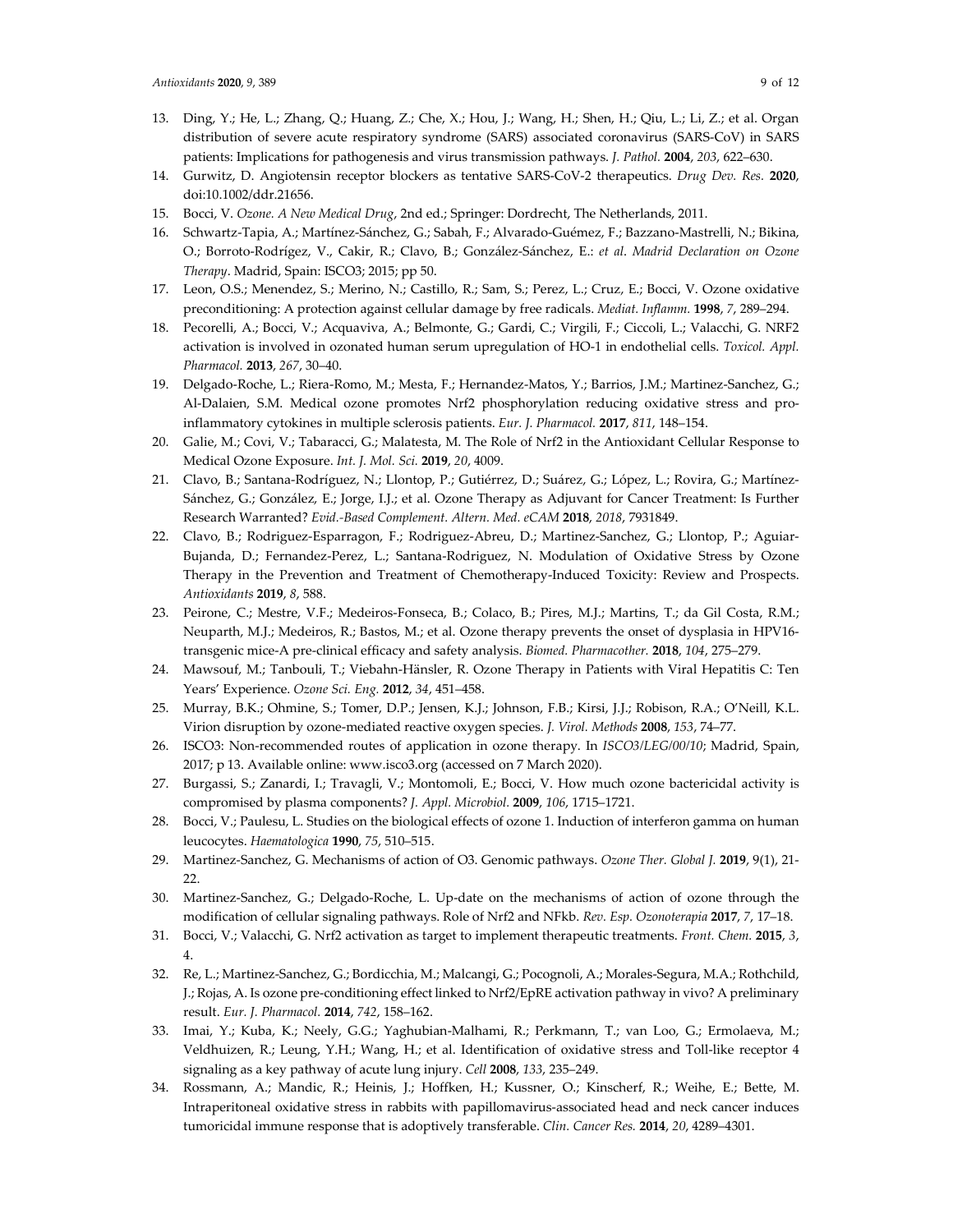- 35. Larini, A.; Bocci, V. Effects of ozone on isolated peripheral blood mononuclear cells. *Toxicol. In Vitr.* **2005**, *19*, 55–61.
- 36. Ye, Q.; Wang, B.; Mao, J. The pathogenesis and treatment of the 'Cytokine Storm' in COVID-19. *J. Infect.*  **2020**, doi:10.1016/j.jinf.2020.03.037.
- 37. Zhang, C.; Wu, Z.; Li, J.W.; Zhao, H.; Wang, G.Q. The cytokine release syndrome (CRS) of severe COVID-19 and Interleukin-6 receptor (IL-6R) antagonist Tocilizumab may be the key to reduce the mortality. *Int. J. Antimicrob. Agents* **2020**, 105954, doi:10.1016/j.ijantimicag.2020.105954.
- 38. Lintas, G.; Liboni, W.; Simonetti, V.; Franzini, M.; Valdenassi, L.; Vaiano, F.; Pandolfi, S.; Molinari, F. Longterm cerebrovascular reactivity mediated by ozone autohemotherapy: A NIRS study. In *Terzo Congresso del Gruppo Nazionale di Bioingegneria: 2012; Rome, Italy*: Politecnico di Milano; 2012.
- 39. Zaky, S.; Fouad, E.A.; Kotb, H.I.M. The effect of rectal ozone on the portal vein oxygenation and pharmacokinetics of propranolol in liver cirrhosis (a preliminary human study). *Br. J. Clin. Pharmacol.* **2011**, *71*, 411–415.
- 40. Clavo, B.; Perez, J.L.; Lopez, L.; Suarez, G.; Lloret, M.; Rodriguez, V.; Macias, D.; Santana, M.; Morera, J.; Fiuza, D.; et al. Effect of ozone therapy on muscle oxygenation. *J. Altern. Complement. Med.* **2003**, *9*, 251–256.
- 41. Guan, Y.J.; Tang, X.P.; Yin, C.B.; Yi, Z.Q. [Study on the damage of liver in patients with SARS]. *Zhongguo Wei Zhong Bing Ji Jiu Yi Xue* **2004**, *16*, 267–270.
- 42. Venkataraman, T.; Frieman, M.B. The role of epidermal growth factor receptor (EGFR) signaling in SARS coronavirus-induced pulmonary fibrosis. *Antivir. Res.* **2017**, *143*, 142–150.
- 43. Khan, G. A novel coronavirus capable of lethal human infections: An emerging picture. *Virol. J.* **2013**, *10*, 66.
- 44. Simonetti, V.; Quagliariello, V.; Franzini, M.; Iaffaioli, R.V.; Maurea, N.; Valdenassi, L. Ozone Exerts Cytoprotective and Anti-Inflammatory Effects in Cardiomyocytes and Skin Fibroblasts after Incubation with Doxorubicin. *Evid. Based Complement. Altern. Med.* **2019**, *2019*, 2169103.
- 45. Delgado-Roche, L.; Hernandez-Matos, Y.; Medina, E.A.; Morejon, D.A.; Gonzalez, M.R.; Martinez-Sanchez, G. Ozone-Oxidative Preconditioning Prevents Doxorubicin-induced Cardiotoxicity in Sprague-Dawley Rats. *Sultan Qaboos Univ. Med. J.* **2014**, *14*, e342–e348.
- 46. Adali, Y.; Eroglu, H.A.; Makav, M.; Guvendi, G.F. Efficacy of Ozone and Selenium Therapy for Alcoholic Liver Injury: An Experimental Model. *In Vivo* **2019**, *33*, 763–769.
- 47. Tezcan, A.H.; Ozturk, O.; Ustebay, S.; Adali, Y.; Yagmurdur, H. The beneficial effects of ozone therapy in acetaminophen-induced hepatotoxicity in mice. *Pharmacol. Rep.* **2018**, *70*, 340–345.
- 48. Kaldirim, U.; Uysal, B.; Yuksel, R.; Macit, E.; Eyi, Y.E.; Toygar, M.; Tuncer, S.K.; Ardic, S.; Arziman, I.; Aydin, I.; et al. Ozone therapy ameliorates paraquat-induced lung injury in rats. *Exp. Biol. Med.* **2014**, *239*, 1699–1704.
- 49. Wang, L.; Chen, H.; Liu, X.H.; Chen, Z.Y.; Weng, X.D.; Qiu, T.; Liu, L.; Zhu, H.C. Ozone oxidative preconditioning inhibits renal fibrosis induced by ischemia and reperfusion injury in rats. *Exp. Ther. Med.*  **2014**, *8*, 1764–1768.
- 50. Bocci, V.; Zanardi, I.; Travagli, V. Ozonation of human HIV-infected plasmas for producing a global vaccine: How HIV-patients may help fight the HIV pandemia. *Virulence* **2010**, *1*, 215–217.
- 51. Bocci, V.; Travagli, V.; Zanardi, I. The failure of HIV vaccines: A new autovaccine may overcome some problems. *Med. Hypotheses* **2009**, *72*, 662–664.
- 52. Peretiagyn, S.P.; Struchkov, А.А.; Peretiagyn, N.C.; Кulechina, N.В. Ozonization Method of Saline Solution. In: *МКИ А 61 К 33/40Бюл.* Edited by Novgorod RSoOTN, Nizhny Novgorod, Russia: 2289413; 2006. Volume 2004126456/15.
- 53. Maslennikov, O.V.; Kontorshikova, C.N.; Gribkova, I.A. Ozone therapy in Practice. Health Manual, Ministry Health Service of the Russian Federation The State Medical Academy Of Nizhny Novgorod, Russia. 2008. Available online: http://www.absoluteozone.com/assets/ozone\_therapy\_in\_practice.pdf (accessed on 7 March 2020).
- 54. Boyarinov, G.A.; Sokolov, V.V.: Ozonized cardiopulmonary bypass (experimental justification and clinical results), Abstrac Book *Russian Scientific Congress of Ozone Therapy***;** Russian Society of Ozone Therapy Nizhny Novgorod, Russia, 1999; Volume 1, p. 82.
- 55. Korolev, B.A.; Boiarinov, G.A.; Monakhov, A.N.; Shvets, N.A.; Peretiagin, S.P. [Metabolism and ultrastructure of the myocardium in protection of the heart against ischemia using an ozonized cardioplegic solution]. *Grud. Khirurgiia* **1983**, *6*, 27–31.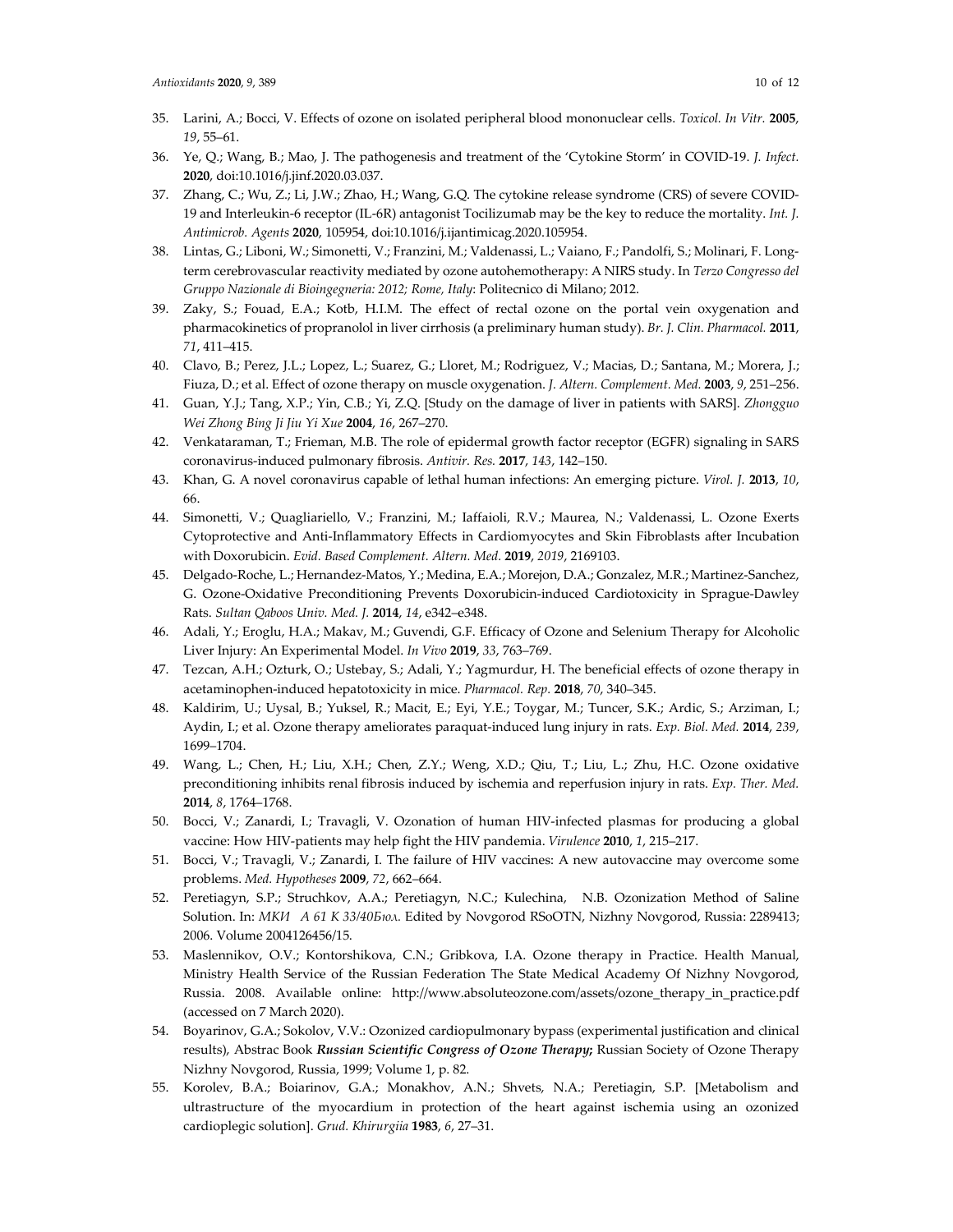- 56. Bocci, V.; Borrelli, E.; Travagli, V.; Zanardi, I. The ozone paradox: Ozone is a strong oxidant as well as a medical drug. *Med. Res. Rev.* **2009**, *29*, 646–682.
- 57. Bocci, V.A.; Zanardi, I.; Travagli, V. Ozone acting on human blood yields a hormetic dose-response relationship. *J. Transl. Med.* **2011**, *9*, 66.
- 58. Viebahn-Hansler, R.; Leon Fernandez, O.S.; Fahmy, Z. Ozone in Medicine: The Low-Dose Ozone Concept—Guidelines and Treatment Strategies. *Ozone-Sci. Eng.* **2012**, *34*, 408–424.
- 59. Milkovic, L.; Cipak Gasparovic, A.; Zarkovic, N. Overview on major lipid peroxidation bioactive factor 4 hydroxynonenal as pluripotent growth-regulating factor. *Free Radic. Res.* **2015**, *49*, 850–860.
- 60. Wang, L.; Chen, Z.; Liu, Y.; Du, Y.; Liu, X. Ozone oxidative postconditioning inhibits oxidative stress and apoptosis in renal ischemia and reperfusion injury through inhibition of MAPK signaling pathway. *Drug Des. Dev. Ther.* **2018**, *12*, 1293–1301.
- 61. Galie, M.; Costanzo, M.; Nodari, A.; Boschi, F.; Calderan, L.; Mannucci, S.; Covi, V.; Tabaracci, G.; Malatesta, M. Mild ozonisation activates antioxidant cell response by the Keap1/Nrf2 dependent pathway. *Free Radic. Biol. Med.* **2018**, *124*, 114–121.
- 62. Siniscalco, D.; Trotta, M.C.; Brigida, A.L.; Maisto, R.; Luongo, M.; Ferraraccio, F.; D'Amico, M.; Di Filippo, C. Intraperitoneal Administration of Oxygen/Ozone to Rats Reduces the Pancreatic Damage Induced by Streptozotocin. *Biology* **2018**, *7*, 10.
- 63. Breitzig, M.; Bhimineni, C.; Lockey, R.; Kolliputi, N. 4-Hydroxy-2-nonenal: A critical target in oxidative stress? *Am. J. Physiol. Cell Physiol.* **2016**, *311*, C537–C543.
- 64. Kobayashi, E.H.; Suzuki, T.; Funayama, R.; Nagashima, T.; Hayashi, M.; Sekine, H.; Tanaka, N.; Moriguchi, T.; Motohashi, H.; Nakayama, K.; et al. Nrf2 suppresses macrophage inflammatory response by blocking proinflammatory cytokine transcription. *Nat. Commun.* **2016**, *7*, 11624.
- 65. Ahmed, S.M.; Luo, L.; Namani, A.; Wang, X.J.; Tang, X. Nrf2 signaling pathway: Pivotal roles in inflammation. *Biochim. Biophys. Acta Mol. Basis Dis.* **2017**, *1863*, 585–597.
- 66. Mohan, S.; Gupta, D. Crosstalk of toll-like receptors signaling and Nrf2 pathway for regulation of inflammation. *Biomed. Pharmacother.* **2018**, *108*, 1866–1878.
- 67. Wardyn, J.D.; Ponsford, A.H.; Sanderson, C.M. Dissecting molecular cross-talk between Nrf2 and NFkappaB response pathways. *Biochem. Soc. Trans.* **2015**, *43*, 621–626.
- 68. Ganesh Yerra, V.; Negi, G.; Sharma, S.S.; Kumar, A. Potential therapeutic effects of the simultaneous targeting of the Nrf2 and NF-kappaB pathways in diabetic neuropathy. *Redox Biol.* **2013**, *1*, 394–397.
- 69. Dai, J.P.; Wang, Q.W.; Su, Y.; Gu, L.M.; Zhao, Y.; Chen, X.X.; Chen, C.; Li, W.Z.; Wang, G.F.; Li, K.S. Emodin Inhibition of Influenza A Virus Replication and Influenza Viral Pneumonia via the Nrf2, TLR4, p38/JNK and NF-kappaB Pathways. *Molecules* **2017**, *22*, 1754.
- 70. Hu, B.; Wei, H.; Song, Y.; Chen, M.; Fan, Z.; Qiu, R.; Zhu, W.; Xu, W.; Wang, F. NF-kappaB and Keap1 Interaction Represses Nrf2-Mediated Antioxidant Response in Rabbit Hemorrhagic Disease Virus Infection. *J. Virol.* **2020**, doi:10.1128/JVI.00016-20.
- 71. Conti, P.; Ronconi, G.; Caraffa, A.; Gallenga, C.E.; Ross, R.; Frydas, I.; Kritas, S.K. Induction of proinflammatory cytokines (IL-1 and IL-6) and lung inflammation by COVID-19: Anti-inflammatory strategies. *J. Biol. Regul Homeost. Agents* **2020**, *34*, doi:10.23812/conti-e.
- 72. Zalinger, Z.B.; Elliott, R.; Weiss, S.R. Role of the inflammasome-related cytokines Il-1 and Il-18 during infection with murine coronavirus. *J. Neurovirol.* **2017**, *23*, 845–854.
- 73. Yang, M.L.; Wang, C.T.; Yang, S.J.; Leu, C.H.; Chen, S.H.; Wu, C.L.; Shiau, A.L. IL-6 ameliorates acute lung injury in influenza virus infection. *Sci. Rep.* **2017**, *7*, 43829.
- 74. Bette, M.; Nusing, R.M.; Mutters, R.; Zamora, Z.B.; Menendez, S.; Schulz, S. Efficiency of tazobactam/piperacillin in lethal peritonitis is enhanced after preconditioning of rats with O3/O2 pneumoperitoneum. *Shock* **2006**, *25*, 23–29.
- 75. Wang, J.; Wu, M.; Lin, X.; Li, Y.; Fu, Z. Low-Concentration Oxygen/Ozone Treatment Attenuated Radiculitis and Mechanical Allodynia via PDE2A-cAMP/cGMP-NF-κB/p65 Signaling in Chronic Radiculitis Rats. *Pain Res. Manag.* **2018**, *2018*, 5192814.
- 76. Noguchi, F.; Kitamura, C.; Nagayoshi, M.; Chen, K.K.; Terashita, M.; Nishihara, T. Ozonated water improves lipopolysaccharide-induced responses of an odontoblast-like cell line. *J. Endod.* **2009**, *35*, 668–672.
- 77. Wang, Z.; Zhang, A.; Meng, W.; Wang, T.; Li, D.; Liu, Z.; Liu, H. Ozone protects the rat lung from ischemiareperfusion injury by attenuating NLRP3-mediated inflammation, enhancing Nrf2 antioxidant activity and inhibiting apoptosis. *Eur. J. Pharmacol.* **2018**, *835*, 82–93.